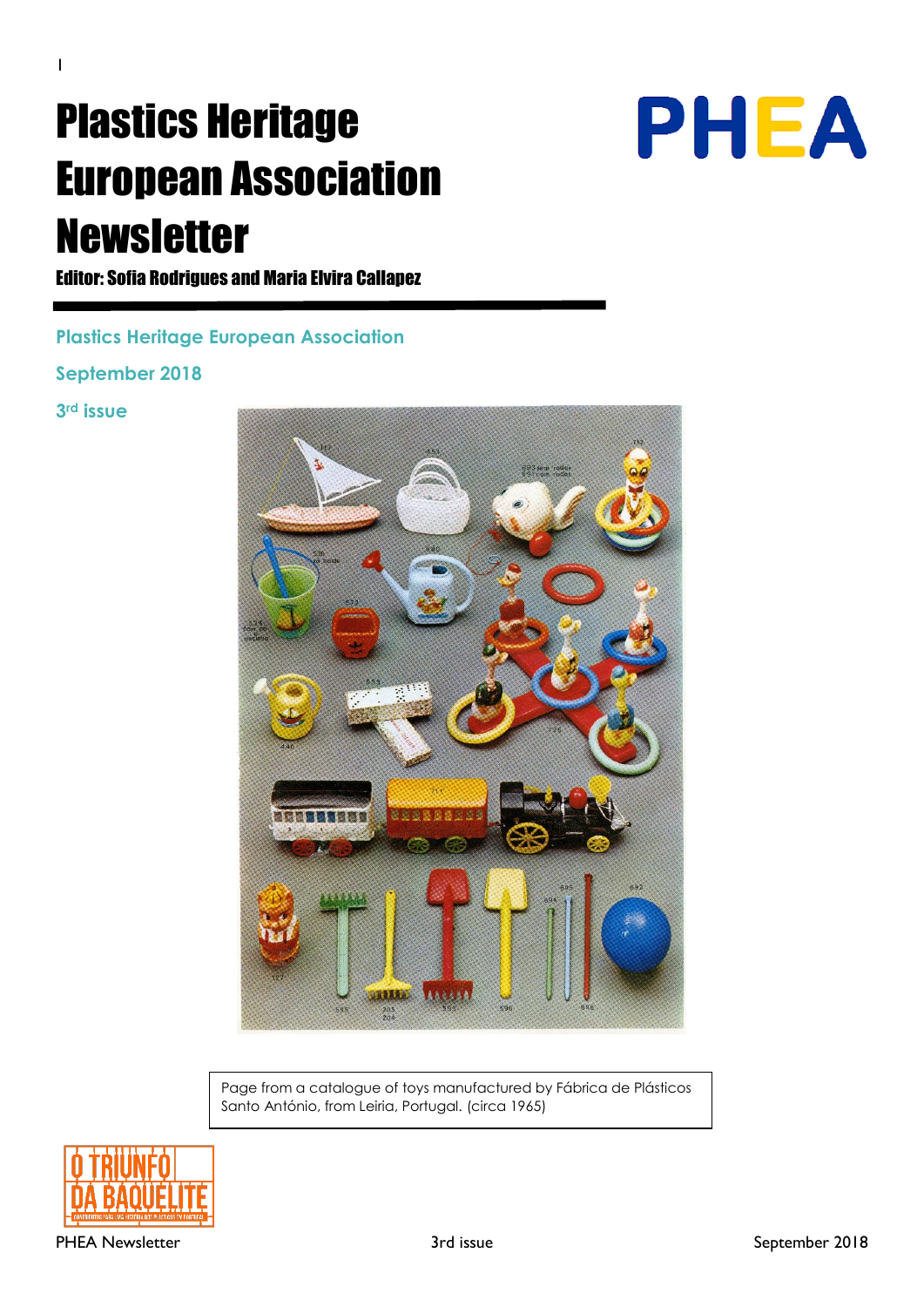# PLASTICS HERITAGE EUROPEAN ASSOCIATION **In this issue**

PHEA is a network of European organisations, which are involved in plastics heritage of all aspects and times.

#### **Purposes**

- $\checkmark$  To engage in activities relating to and to engage with research on 'historic polymeric materials' ('Hipoms')
- $\checkmark$  To communicate, exchange and mutually popularise the manifold, special knowledge and abilities of the PHEA members.
- $\checkmark$  To initiate applications and come to agreements for the exchange of students, researchers and for research cooperations.
- ✓ To apply for funding of European research programmes on Plastics Heritage.
- ✓ To organise the International Forum 'Plastics Heritage' on a biennial basis.
- $\checkmark$  To encourage publishing of results in e.g. the PHEA attributed International Journal of Plastics History *e-plastory* as well as other relevant journals.

- $\checkmark$  PHFA 2
- ✓ Conferences and Seminars – 3-4
- $\checkmark$  News 5
- $\checkmark$  Books + Exhibitions and Fairs  $-6$
- $\checkmark$  Articles 7
- $\checkmark$  Other Initiatives 8-11
- $\checkmark$  Prizes 11-12
- $\checkmark$  Call for Papers 13-14
- $\checkmark$  Jobs 14-15

## We would like your contribution

If you have any suggestion or recommendation, do not hesitate to contact us at [mariaelviracallapez@gmail.com](mailto:mariaelviracallapez@gmail.com) (Maria Elvira Callapez) and [sofia.pinto.rod@gmail.com](mailto:sofia.pinto.rod@gmail.com) (Sofia Rodrigues)

#### **Do not miss!**

**Call for "The Plastics Heritage Congress 2019" Young Hipom Professionals (Yhip 2019) Summer School/Research Seminar 27-28 May 2019, FCT NOVA, Campus Caparica, Portugal**

The *Yhip2019* Summer School/Research Seminar on Historic Polymeric Materials (HIPOMS) and Cultural Heritage Research will combine the "**Plastics Heritage: History, Limits and Possibilities" Congress** with a two-day seminar course. [\(http://plasticsheritage2019.ciuhct.org/call-for-papers/\)](http://plasticsheritage2019.ciuhct.org/call-for-papers/).

It intends to be an open forum for graduate students, post-docs, and other scientists with comparable levels of experience and education to present, exchange new data and inventive ideas and deepen their knowledge of the history of polymeric materials.

#### To all PHEA members:

1) During our first meeting in Brussels, we have decided to publish the PHEA-Newsletter.

2) In a future PHEA web page we would like to publish e.g. photos of the formation meeting in Brussels and of e.g. future Plastics Heritage Conferences.

If you do not explicitly contradict, you agree that you want to be in the PHEA mailing list, to obtain the PHEA-information and to publish from PHEA events photos including your person.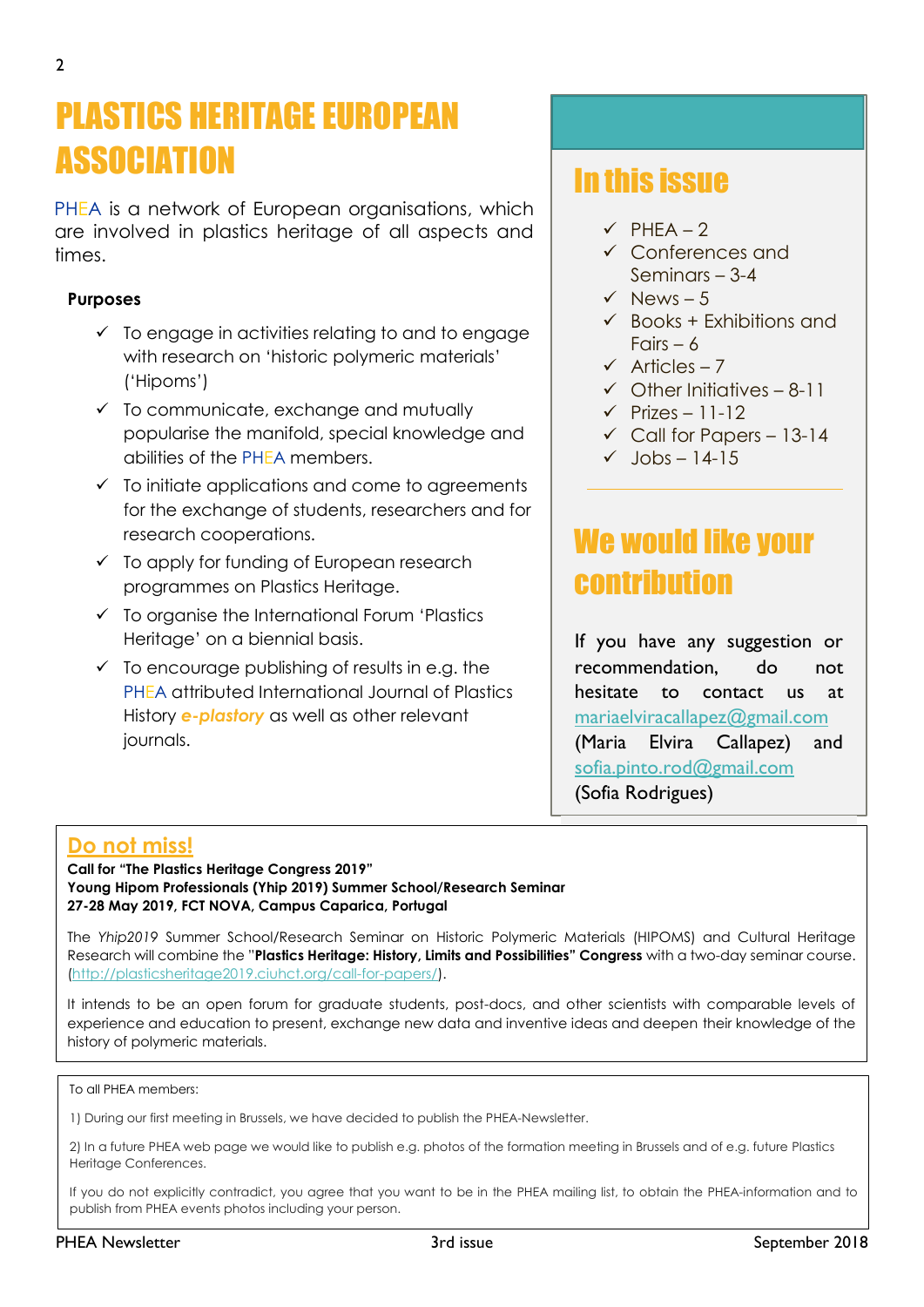## CONFERENCES AND SEMINARS

CONFERENCES AND SEMINARS ON PLASTICS

#### **Science Museum Group Research Conference 2018**

*14.09.2018*

*London, UK*

*[See more](https://www.sciencemuseum.org.uk/see-and-do/science-museum-group-research-conference-2018)*

#### **Evolving Minds: Integrating Philosophy, Science and the Arts**

*17.09.2018 – 19.09.2018*

*Charles Darwin University, Australia*

*[See more](https://evolvingminds.cdu.edu.au/)*

#### **Deuxième colloque de la SFHSH – Histoire des sciences humaines et sociales**

*26.09.2018 – 28.09.2018*

*Paris, France*

*[See more](https://sfhsh.hypotheses.org/1018)*

#### **European Society for the History of Science Biennial Conference 2018**

*14.09.2018 – 17.09.2018*

*London, UK*

*[See more](http://eshs2018.uk/)*

#### **11th LISBON International Conference on Advances in Chemical, Biological & Environmental Engineering 2018**

*20.09.2018 – 22.09.2018*

*Lisbon, Portugal*

#### *[See more](http://acbee.urebe.org/)*

#### **Sports Heritage Collections Conference**

*26.10.2018*

*Porto, Portugal*

*[See more](Flyer+Program.pdf)*

**AAER International Conference on Multidisciplinary Approaches in Biotechnology, Military, Design Engineering & Applied Sciences 2018**

*14.11.2018 – 15.11.2018*

*Manila, Philippines*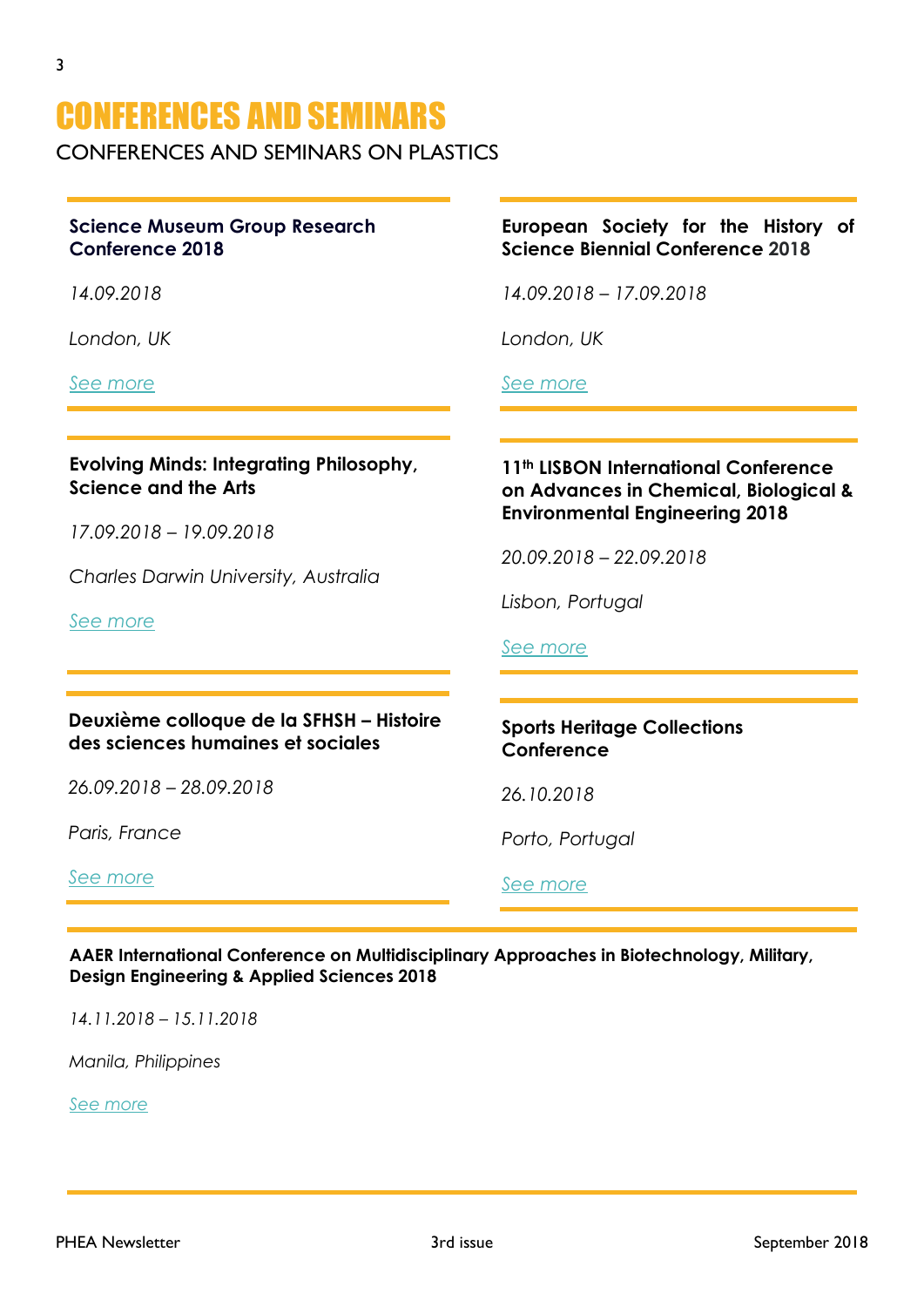# CONFERENCES AND SEMINARS

CONFERENCES AND SEMINARS ON PLASTICS

**FEAST International Conference on Design, Engineering, Basic & Applied Sciences and Information Technology: Challenges in Globalized Digital Era 2019**

*12.01.2019 – 13.01.2019*

*London, UK*

*[See more](http://forum-east.com/dea-january-2019-event/)*

#### **Third International Conference of the German Society for Philosophy of Science (GWP.2019)**

*25.02.2019 – 27.02.2019*

*Cologne, Germany*

*[See more](http://www.wissphil.de/gwp2019/)*

#### **4th Edition of International Conference on Catalysis and Green Chemistry (ICG-2019)**

*13.05.2019 – 14.05.2019*

*Tokyo, Japan*

*[See more](https://catalysis-conferences.com/)*

**11th World Congress and Expo on Recycling** 

*13.06.2019 – 14.06.2019*

*Edinburgh, Scotland*

*[See more](https://recycling.environmentalconferences.org/)*

#### **2nd Edition of EuroSciCon Conference on Chemistry 2019**

*19.02.2019 – 20.02.2019*

*Prague, Czech Republic*

*[See more](https://chemistry.euroscicon.com/)*

#### **EVA 2019 Florence**

*08.05.2019 – 09.05.2019*

*Florence, Italy*

*[See more](https://lesc.dinfo.unifi.it/sites/default/files/Documenti/EVA-2019.pdf)*

#### **5th Edition Of International Conference On Polymer Science and Technology**

*10.06.2019 – 11.06.2019*

*Berlin, Germany*

*[See more](https://polymerscience.euroscicon.com/)*

#### **16th International Congress of Logic, Methodology and Philosophy of Science and Technology (CLMPST)**

*05.08.2019 – 10.08.2019*

*Prague, Czech Republic*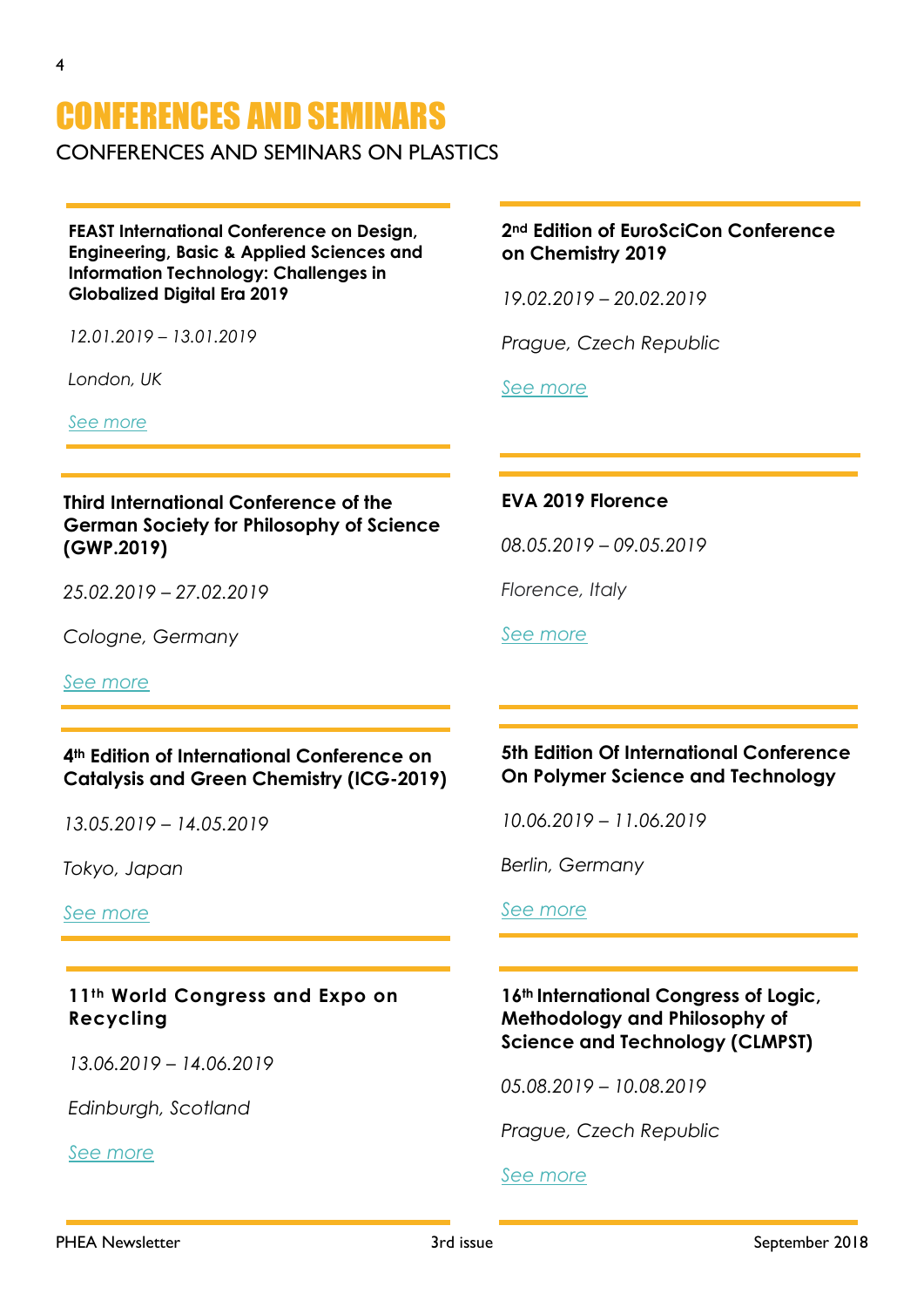

#### CHINA FOCUS: CHINA-MADE DEGRADABLE PLASTICS PROMISE END TO OCEAN POLLUTION

*BEIJING, Sept. 5 (Xinhua) -- Chinese scientists have developed a plastic that degrades in seawater and could help curb the increasingly serious plastic pollution in the oceans.*

Source: [see more](http://www.xinhuanet.com/english/2018-09/05/c_137446345.htm)

#### THESE CULTURAL TREASURES ARE MADE OF PLASTIC. NOW THEY'RE FALLING APART.

*Museum conservators are racing to figure out how to preserve modern artworks and historical objects that are disintegrating.*

Source: [see more](https://www.nytimes.com/2018/08/28/science/plastics-preservation-getty.html)

#### KUWAIT FISH MARKET SHUT DOWN FOR PUTTING GOOGLY EYES ON LESS-THAN-FRESH FISH: REPORT

**A seafood market in Kuwait was reportedly closed after it was discovered staff had been putting plastic googly eyes on fish to make them appear fresher than they actually were.**

Source: [see more](http://www.foxnews.com/food-drink/2018/09/04/kuwait-fish-market-shut-down-for-putting-googly-eyes-on-less-than-fresh-fish-report.html)

#### LISBON TO BAN PLASTIC CUPS FROM 2020

**Verde, azul e amarelo. São estas as três cores de Lisboa para 2020. Para ser um exemplo, a capital tem de juntar a boa utilização da água, da reciclagem e da energia solar.**

Source: [see more](https://www.dn.pt/cidades/interior/lisboa-vai-proibir-copos-de-plastico-a-partir-de-2020-9604305.html)

#### OCEAN CLEANUP SETS SAIL TO GREAT PACIFIC GARBAGE PATCH

*In a launch seen globally through an internet livestream, a tugboat departed San Francisco Bay on Sept. 8 bound for the Great Pacific Garbage Patch with a marine litter collection system in tow, designed to rid the seas of plastic.*

Source: [see more](http://www.plasticsnews.com/article/20180911/NEWS/180919974/ocean-cleanup-sets-sail-to-great-pacific-garbage-patch)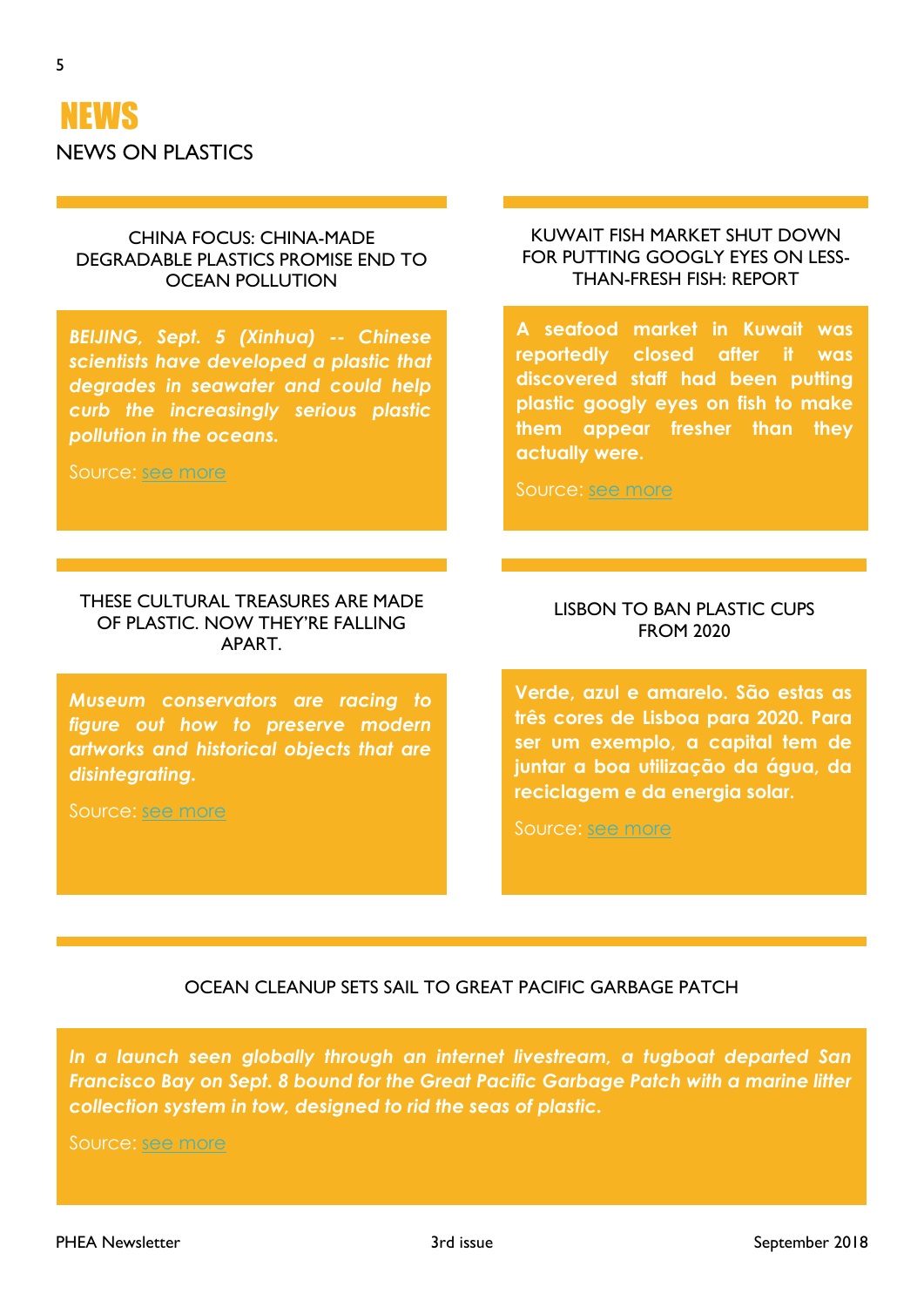

#### BOOKS ON PLASTICS

#### **Introduction to Plastics Engineering - 1st Edition**

*Introduction to Plastics Engineering provides a single reference covering the basics of polymer and plastics materials, and their properties, design, processing and applications in a practical way. The book discusses materials engineering through properties formulation, combining part design and processing to produce final products. This book will be a beneficial guide to materials engineers developing new formulations, processing engineers producing those formulations, and design and product engineers seeking to understand the materials and methods for developing new applications. The book incorporates material properties, engineering, processing, design, applications and sustainable and bio based solutions.*

*Ideal for those just entering the industry, or transitioning between sectors, this is a quick, relevant and informative reference guide to plastics engineering and processing for engineers and plastics practitioners.*

#### *Key Features*

*- Provides a single unified reference covering plastics materials, properties, design, processing and applications*

*- Offers end-to-end coverage of the industry, from formulation to part design, processing, and the final product*

*- Serves as an ideal introductory book for new plastics engineers and students of plastics engineering*

*- Provides a convenient reference for more experienced practitioners*

*Source:* [see more](https://www.elsevier.com/books/introduction-to-plastics-engineering/shrivastava/978-0-323-39500-7)

EXHIBITIONS AND FAIRS EXHIBITIONS AND FAIRS ON PLASTICS

#### **PLASTEX - International Fair of Plastics, Rubber and Composites**

*01.10.2018 – 05.10.2018*

*Brno, Czech Republic*

*See [more](https://www.bvv.cz/en/plastex/)*

#### **Plastex Uzbekistan - Plastics and Rubber Industry Exhibition**

*03.10.2018 – 05.10.2018*

*Tashkent, Uzbekistan*

*[See more](http://www.plastex.uz/)*

#### **26th Fakuma - International Trade Fair for Plastics Processing**

*16.10.2018 – 20.10.2018*

*Friedrichshafen, Germany*

*[See more](https://www.fakuma-messe.de/en/)*

#### **Koplas 2019 – Korea International Plastic & Rubber Show**

*12.03.2019 – 16.03.2019*

*KINTEX, Goyang, Korea*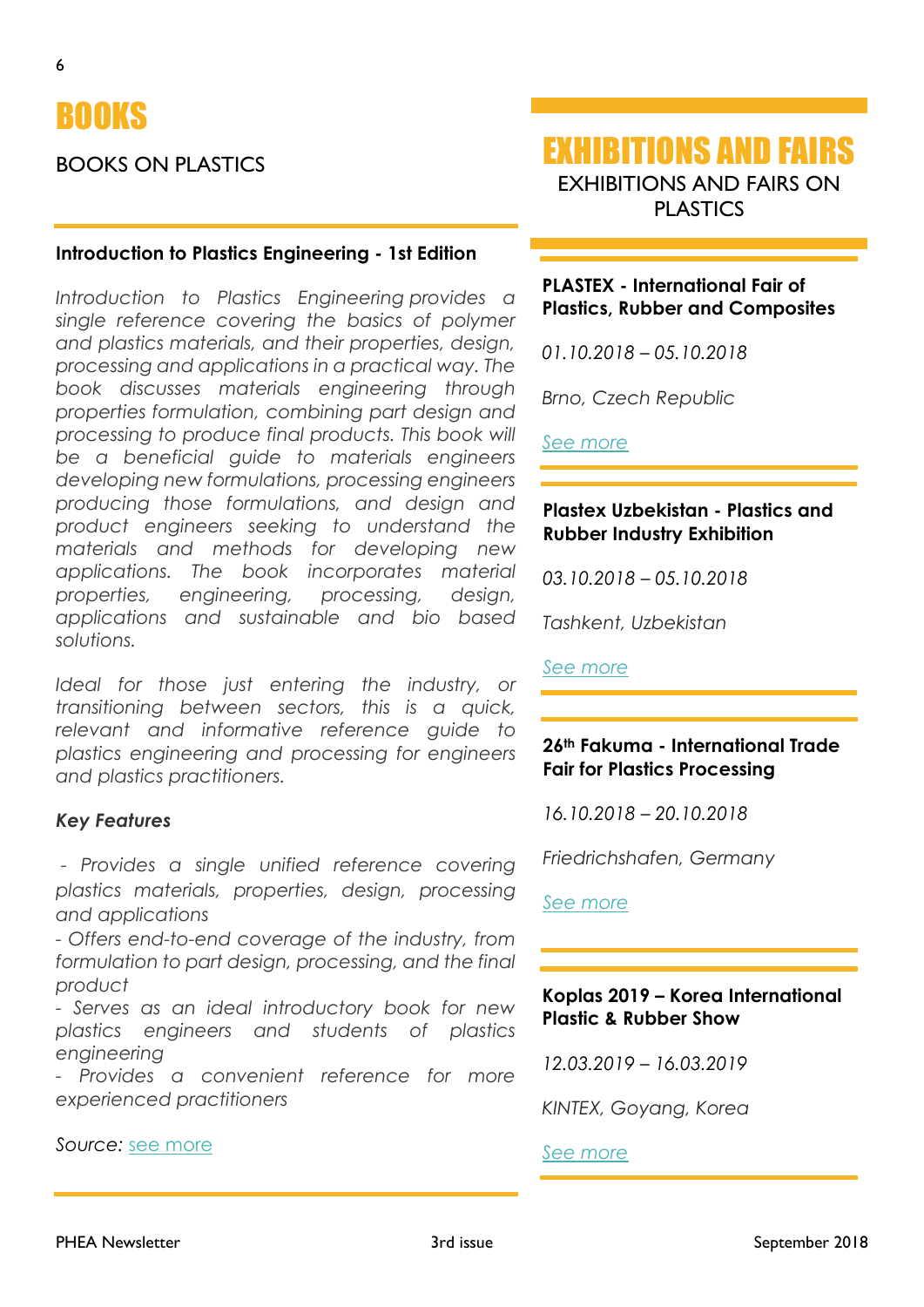

7

MECHANICAL CHARACTERIZATION, MODELLING AND APPLICATION DESIGN OF BAMBOO-POLYPROPYLENE COMPOSITES

**Chauhan, S.S., Aggarwal, P., Venkatesh, G.S. et al. Int J Plast Technol (2018) 22: 85.**

[See more](https://doi.org/10.1007/s12588-018-9204-0)

REAL-TIME IDENTIFICATION OF PLASTICS BY TYPES USING LASER-INDUCED BREAKDOWN **SPECTROSCOPY** 

**Kim, E. & Choi, W.Z. J Mater Cycles Waste Manag (2018).**

[See more](https://doi.org/10.1007/s10163-018-0780-z)

PERSISTENT MARINE LITTER: SMALL PLASTICS AND CIGARETTE BUTTS REMAIN ON BEACHES AFTER ORGANIZED BEACH CLEANUPS

**Loizidou, X.I., Loizides, M.I. & Orthodoxou, D.L. Environ Monit Assess (2018) 190: 414**

[See more](https://doi.org/10.1007/s10661-018-6798-9)

INTEGRATING LIFE CYCLE ASSESSMENT AND ECO-DESIGN STRATEGIES FOR A SUSTAINABLE PRODUCTION OF BIO-BASED PLASTICS

**Venkatachalam V., Spierling S., Endres HJ., Siebert-Raths A. (2018) Integrating Life Cycle Assessment and Eco-design Strategies for a Sustainable Production of Bio-based Plastics. In: Benetto E., Gericke K., Guiton M. (eds) Designing Sustainable Technologies, Products and Policies. Springer, Cham**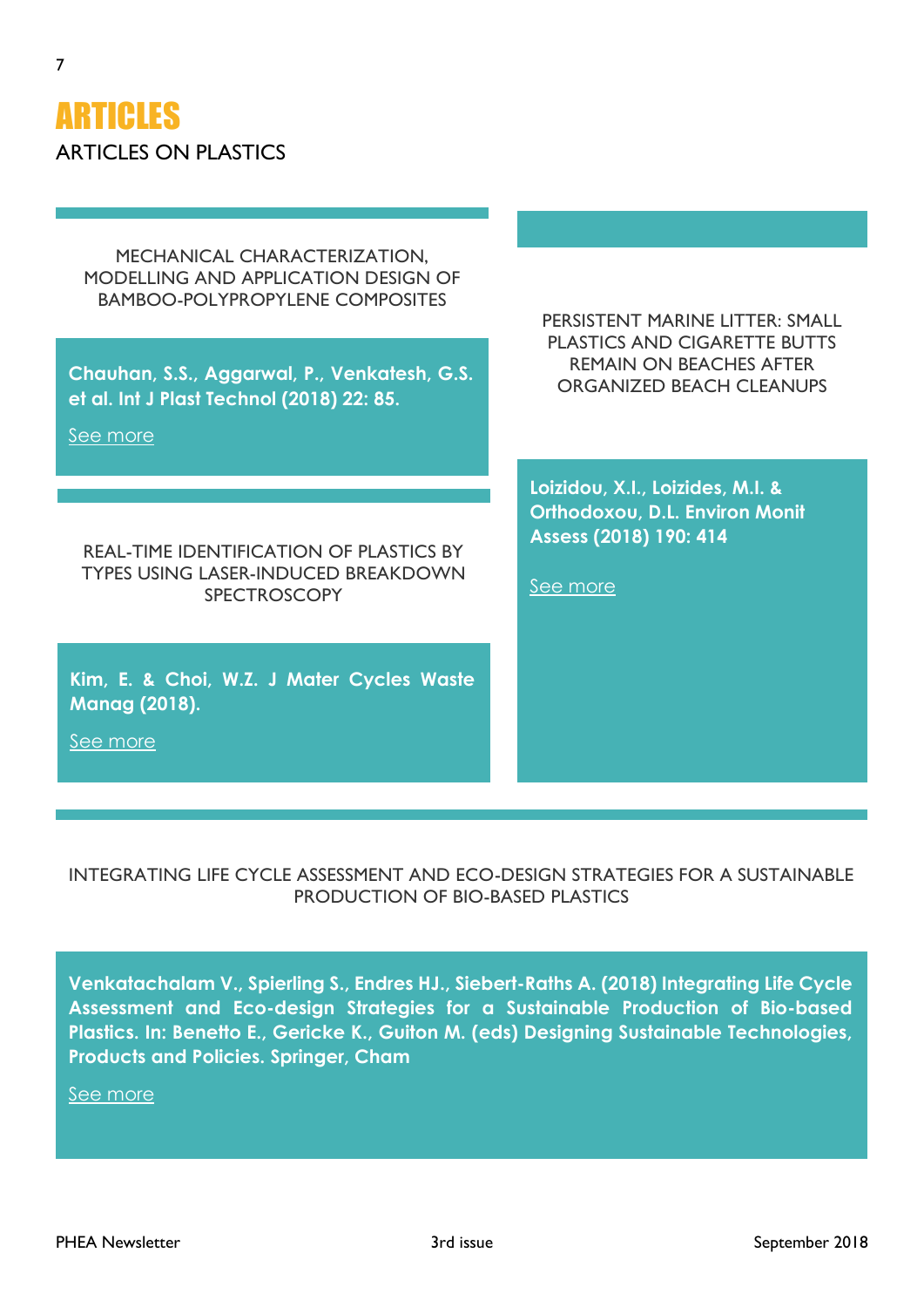INITIATIVES ON PLASTICS

#### **The Opportunities & Challenges of Studying 20C HSTM Workshop**

*A one-day workshop to bring researchers together to share their experiences of working on the history of 20th-century science, technology and medicine.*

*05.10.2018*

*Wick, UK*

*[See more](https://www.eventbrite.co.uk/e/the-opportunities-challenges-of-studying-20c-hstm-tickets-48755795898)*

#### **Plastics Recyclers Annual Meeting**

*11.10.2018 – 12.10.2018*

*Cascais, Portugal*

*See [more](https://www.plasticsrecyclersam.org/)*

**ROYAL SOCIETY OF CHEMISTRY HISTORICAL GROUP MEETING – "150th Anniversary of the Birth of Fritz Haber and of the First Synthesis of Alizarin"**

**Midlothian Science Festival: World of** 

*08.10.2018 – 10am - 2pm*

*Join real life scientists to discover the harmful effects that plastic has on everything around us and become a superhero in the war against plastic.*

*17.10.2018*

*Dalkeith, UK*

*[See more](https://midlothiansciencefestival.com/event/world-of-plastic/)*

**Plastics** 

*London, UK*

*[See more](http://www.sbcs.qmul.ac.uk/rschg/)*

#### **PlasticsEurope**

*PlasticsEurope is a leading pan-European association and represents plastics manufacturers active in the European plastics industry.*

*[See more](https://www.plasticseurope.org/en)*

#### **The Solvay Science Project**

*The Solvay Science Project is the fruit of the long-term labours of an interdisciplinary team made up of archivists, chemists, historians, physicists, computer scientists, translators and many other specialists. This project began in November 2015 with an inventory of the archives of the Solvay international Institutes of Physics and Chemistry, which were lodged with the Archives of the Université Libre de Bruxelles (ULB) in 1976, 1989 and 2016.*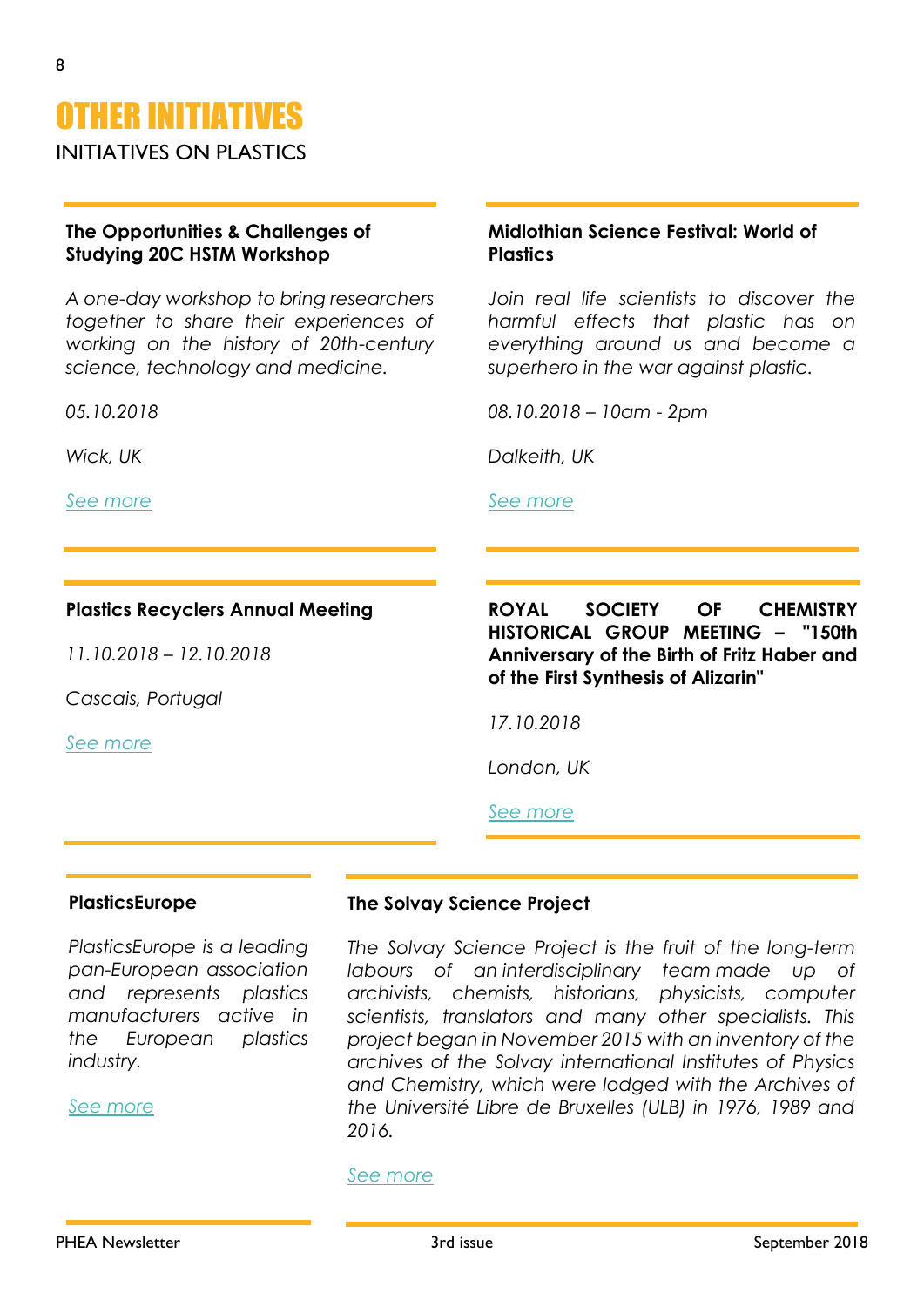# OTHER INITIATIVES

#### INITIATIVES ON PLASTICS

#### **Independent Social Research Foundation - Funding opportunities for humanities**

*The Independent Social Research Foundation wishes to support independent-minded researchers to explore and present original research ideas which take new approaches, and suggest new solutions, to real world social problems.*

*ISRF funding is awarded competitively through a series of grant competitions – for Early and Mid-Career Researchers, Independent Scholars, and for Small Groups.*

*The foundation also awards prizes for essays in Social Theory (in partnership with the*  Journal for the Theory of Social Behaviour) and Economics (Cambridge Journal of *Economics,) and has previously run competitions in Organisation Studies (Organization Studies), and Digital Social Science (Big Data & Society).*

*Award recipients are invited to present their work at the [ISRF Annual Workshop,](http://www.isrf.org/workshops/annual-workshop/) previously held in Cambridge (2013), York (2014), Edinburgh (2015), London (2016), and Amsterdam (2017).*

*Existing or previous ISRF Fellows may apply to the the [ISRF Book Launch Fund](http://isrf.org/funding-opportunities/book-launch-fund/) for one grant of up to £500 towards the cost of holding an event at which their book (or a book to which they have contributed significantly) is launched.*

*[See more](http://www.isrf.org/funding-opportunities/)*

#### **Call for "The Plastics Heritage Congress 2019"**

#### **Young Hipom Professionals (Yhip 2019) Summer School/Research Seminar**

#### **27-28 May 2019, FCT NOVA, Campus Caparica, Portugal**

#### *Meeting overview*

*The Yhip2019 Summer School/Research Seminar on Historic Polymeric Materials (HIPOMS) and Cultural Heritage Research will combine the" Plastics Heritage: History, Limits and Possibilities" Congress with a two-day seminar course. [\(http://plasticsheritage2019.ciuhct.org/call-for-papers/\)](http://plasticsheritage2019.ciuhct.org/call-for-papers/).*

*It intends to be an open forum for graduate students, post-docs, and other scientists with comparable levels of experience and education to present, exchange new data and inventive ideas and deepen their knowledge of the history of polymeric materials.*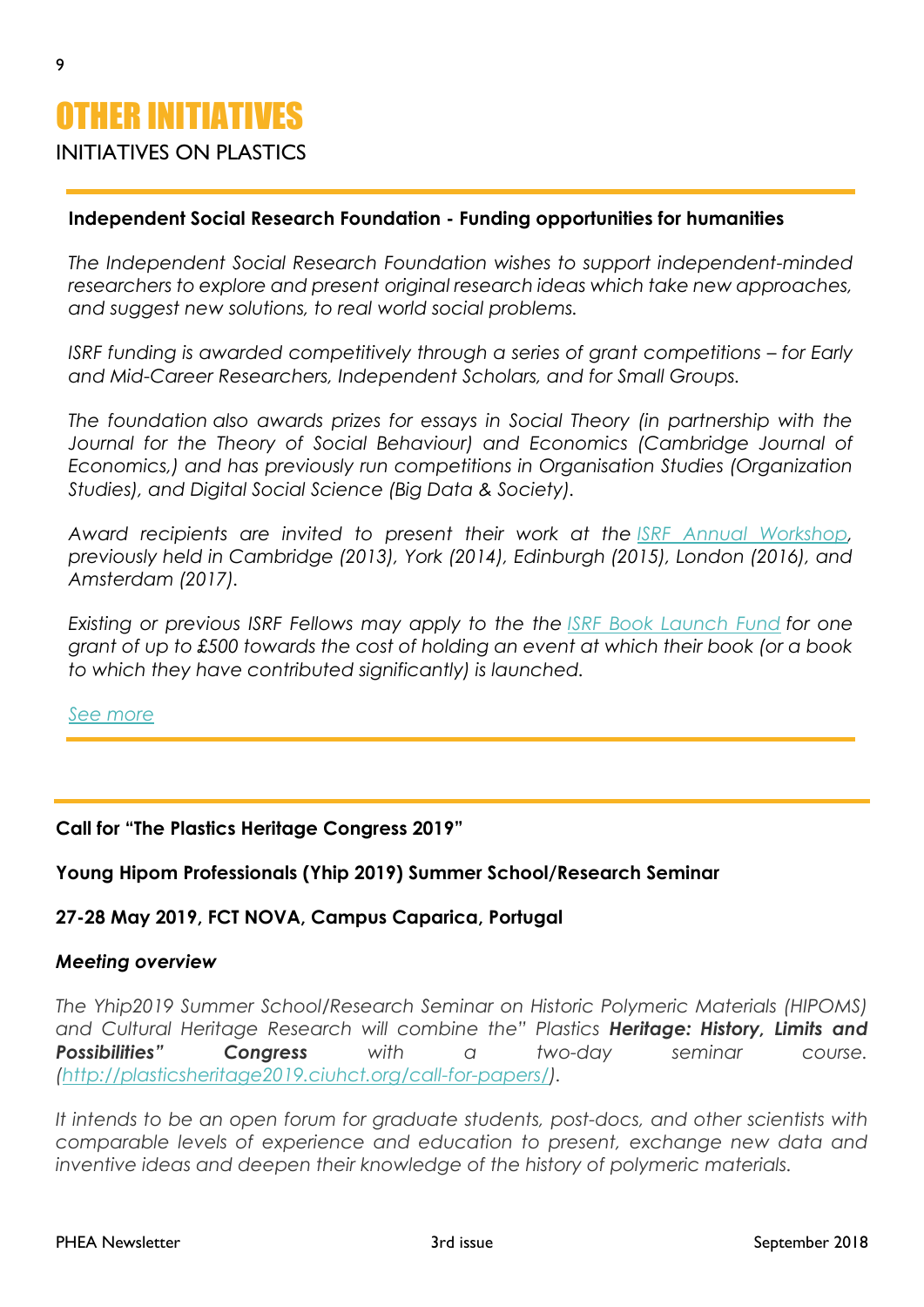*The focus of this meeting is to explore novel perspectives relevant to HIPOMS research. Topics of interest include, but are not limited to meaning of HIPOMS in cultural heritage, examples of good practice for the preservation of early and modern HIPOMS, pertinent materials science and cultural research and sources of Hipoms (archaeology, objects, films, design, collections, museums, etc.)*

*The content of the presentations along with the format of the seminar will encourage freeform discussion and informal gatherings among emerging professionals in the diverse fields that impact historic polymeric materials research and plastics heritage conservation. This format will breed friendships that will hopefully blossom into fruitful collaborations.*

#### *Applications*

*All attendees are expected to actively participate in the Yhip2019 either by giving an oral presentation or presenting a poster. Selected participants are invited to give short presentations of their own work as part of the programme.*

*To apply, please send the following material in a single pdf file to Maria João Melo (a1318@fct.unl.pt) by, November 26, 2018:*

- The title of your talk,

- A short abstract (between 300 and 500 words),
- A letter of motivation,
- a CV (2 pages max.),
- a Referee Letter.

#### *Fees:*

*Fee of Yhip 2019: 80 Euro (After 30 April: 100 €);*

*Fee of Yhip 2019 & Conference: 125 Euro (After 30 April: 155 €)*

*Upon request, the participants will receive a confirmation that the summer school/research seminar is equivalent to a workload of 2 ECTS.*

#### *Preliminary program*

*A preliminary program is currently being developed by the Conference Chair and will be available by December 15, 2018.*

*Chairs: Maria João Melo and Maria Elvira Callapez*

*Keynotes: Anita Quye; Guenter Lattermann; Robert D. Friedel*

*Organizers: Artur Neves; Eva Mariasole Angelin; Susana Sá;*

*Discussion leaders: chairs; Joana L. Ferreira; Carlos Bernardo, Robert D. Friedel.*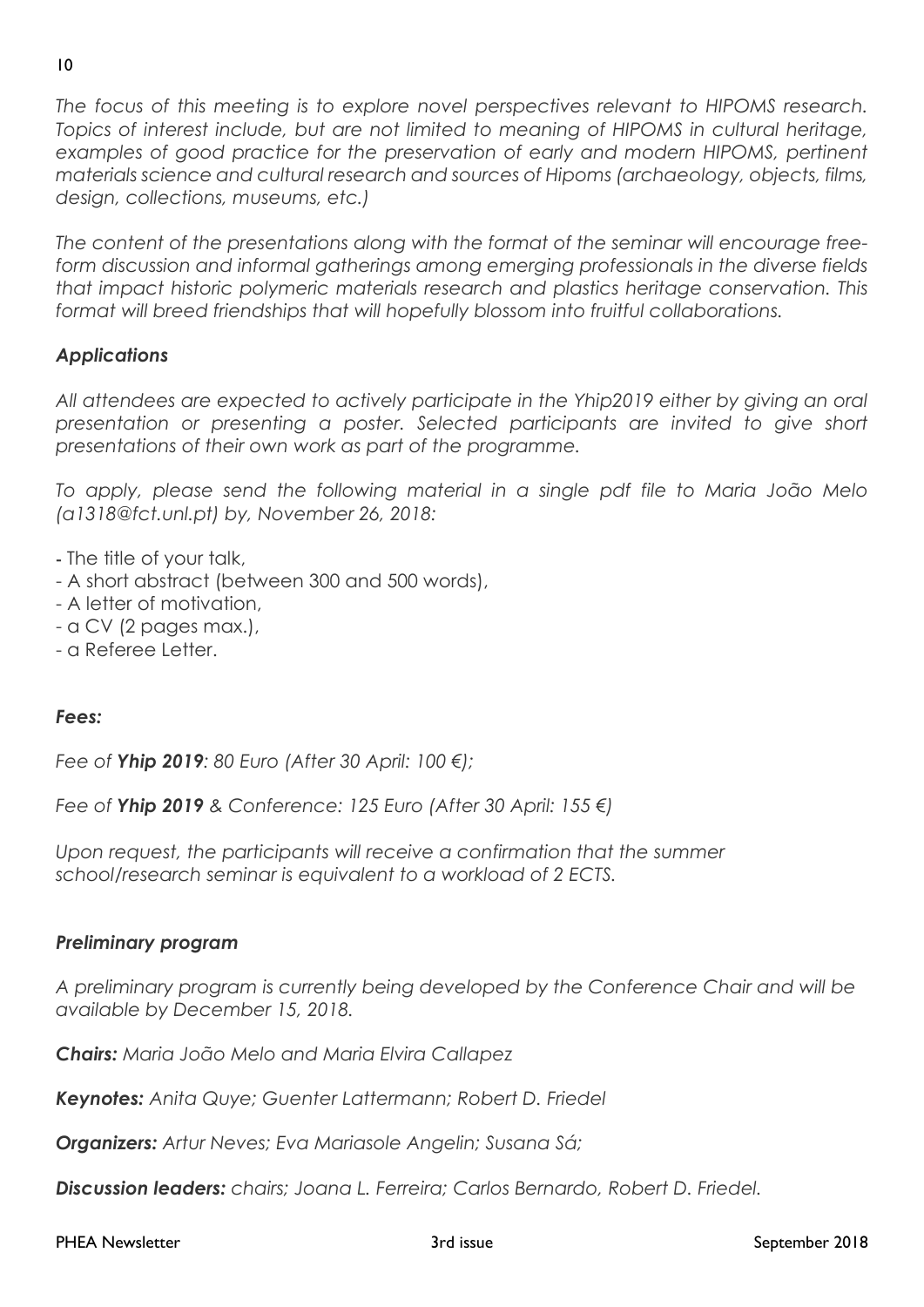*Ideal for those just entering the industry, or transitioning between sectors, this is a quick, relevant and informative reference guide to plastics engineering and processing for engineers and plastics practitioners.*

#### *Key Features*

*- Provides a single unified reference covering plastics materials, properties, design, processing and applications*

*- Offers end-to-end coverage of the industry, from formulation to part design, processing, and the final product*

*- Serves as an ideal introductory book for new plastics engineers and students of plastics engineering*

*- Provides a convenient reference for more experienced practitioners*

### PRIZES

### PRIZES ON PLASTICS, SCIENCE AND TECHNOLOGY

#### **Charles Schmitt Prize 2019**

As the result of generous donations from an anonymous donor and our publisher *(Routledge), the International Society for Intellectual History is offering, on an annual basis, a prize to honour the contribution of Charles B. Schmitt (1933-1986) to intellectual history.*

*The prize is £250, plus £100 worth of Routledge books, and a year's free membership of the ISIH with a subscription to the Society's quarterly journal Intellectual History Review. The paper awarded the prize will also be published in the Intellectual History Review.*

*Submissions will be accepted in any area of intellectual history, broadly construed, 1500 to the present, including the historiography of intellectual history. Because it is a condition of the award that the paper awarded the prize will be published by IHR, submissions should not have been accepted for publication elsewhere, or exceed 9,000 words (including footnotes). Eligibility is restricted to doctoral students and those who have submitted their PhD within two years of the closing date for the prize.*

*The paper should be forwarded as an e-mail attachment in Microsoft Word format to [stephen.gaukroger@arts.usyd.edu.au](mailto:stephen.gaukroger@arts.usyd.edu.au) and to [s.clucas@bbk.ac.uk.](mailto:s.clucas@bbk.ac.uk) The e-mail itself should state that the paper is being entered for the prize, and should confirm eligibility at the time of submission, as well as availability of the paper for publication.*

*The closing date for the prize is midnight GMT on 31 December 2018, and an announcement of the award will be made by the 1 March 2019.*

*[See more](http://isih.history.ox.ac.uk/?page_id=262)*

11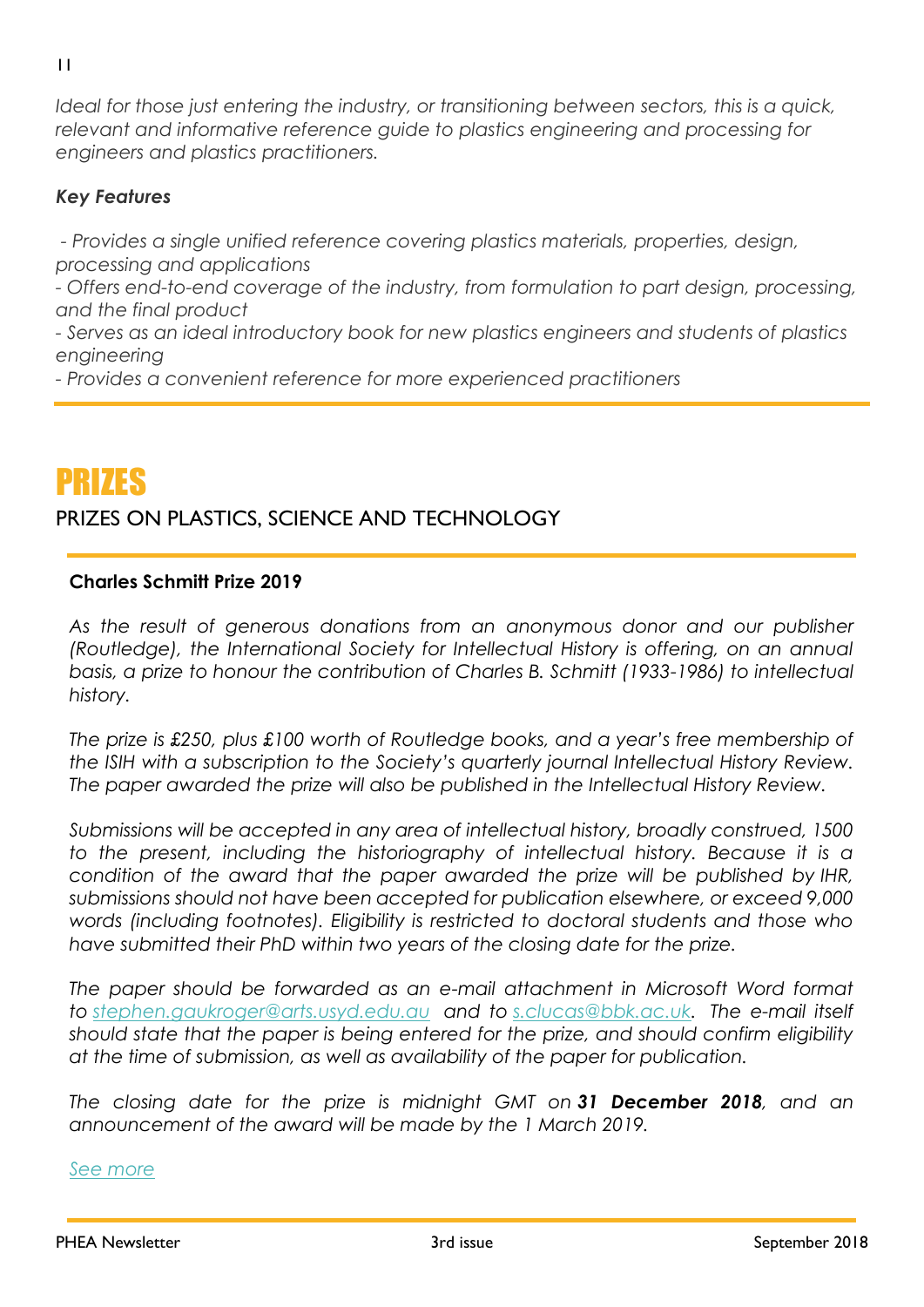#### **Paul Bunge Prize 2019 – History of Scientific Instruments**

*The German Chemical Society (Gesellschaft Deutscher Chemiker – GDCh) and the German Bunsen Society for Physical Chemistry (Deutsche Bunsen-Gesellschaft für Physikalische Chemie) invite proposals for the Paul Bunge Prize 2019.*

*The prize is awarded annually by the Hans R. Jenemann Foundation; it is named after Paul Bunge (1839–1888), the most important maker of precision balances in the second half of the nineteenth century.*

*The Bunge Prize honours outstanding research publications on all aspects of the history of scientific instruments. The prize is endowed with 7.500 Euro. It is awarded for either individual books or papers published within the last five years, or for lifetime achievements. Submitted works may be published in English, German or French.*

*Applications and proposals should include the publications to be considered, a curriculum vitae and a full list of publications.*

*Submissions must be sent to: Gesellschaft Deutscher Chemiker, c/o Barbara Köhler, Varrentrappstr. 40 42, 60486 Frankfurt/Main, Germany, by 30 September 2018.*

*The award ceremony will take place at a conference of the GDCh History Division in Halle, Germany, on 21-22 March 2019.*

#### *[See more](https://www.gdch.de/gdch/stiftungen/jenemann-stiftung.html)*

#### **Society for the History of Alchemy and Chemistry: Morris Award 2018**

*The Society for the History of Chemistry wishes to announce that the Morris Award for 2018 has been given to Yasu Furukawa for his outstanding work on the history of chemistry and its relationship with the chemical industry, specifically for Inventing*  Polymer Science: Staudinger, Carothers, and the Emergence of Macromolecular *Chemistry (1998) andChemists' Kyoto School: Gen-itsu Kita and Japan's Chemistry (2017). There is a unifying theme to Yasu's scholarship across Inventing Polymer Chemistry, the Chemists' Kyoto Schooland other publications, including his Social History of Science. His work is in part an exploration of relationships between industrial applied chemistry and fundamental theoretical chemistry.*

*The Morris Award is given every three years for outstanding scholarly work in either the history of chemical industry or the history of chemistry since 1900. The recipient of the award is given £300 and a framed picture or document. They give the Morris Award Lecture at an appropriate meeting and this is usually published in Ambix. Previous holders of the award are Ray Stokes (2009), Mary Jo Nye (2012) and Anthony Travis (2015).*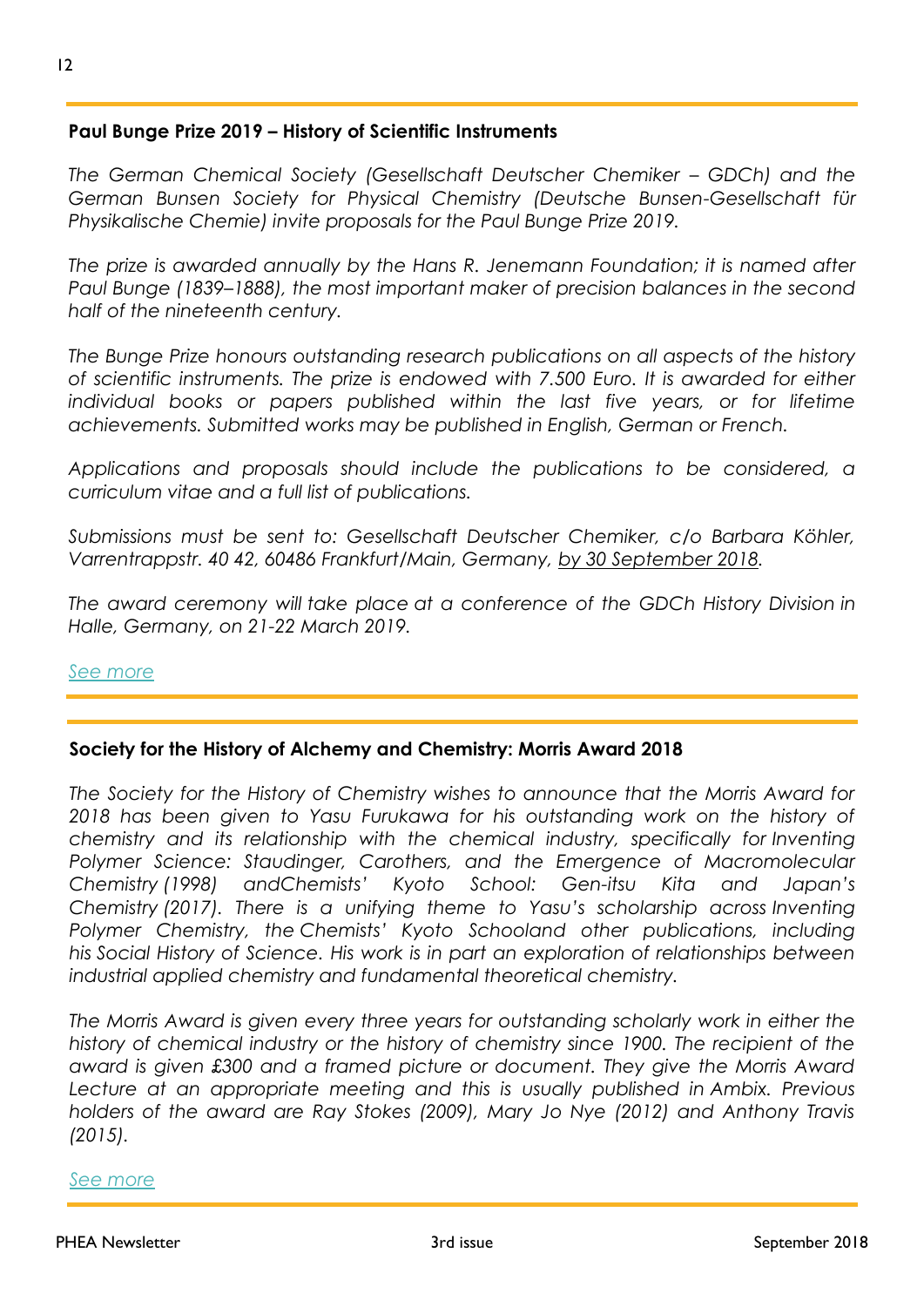#### **EVA 2019 Florence**

13

#### *Electronic Imaging & the Visual Arts 'The Foremost European Electronic Imaging Events in the Visual Arts'*

*EVA 2019 Florence Conference, Training & Workshops 8 - 9 May 2019*

*Hotel Pierre, Florence Conference Languages: Italian & English*

*Offers of papers (8 pages draft or 1 page summary), Workshops & Demonstrations to be sent to the Chairmen by 30 October 2018*

*EVA 2019 Florence Chairmen: Vito Cappellini - Enrico Del Re E-mail: [vito.cappellini@unifi.it](mailto:vito.cappellini@unifi.it) – [enrico.delre@unifi.it](mailto:enrico.delre@unifi.it)*

*For information email: [vito.cappellini@unifi.it](mailto:vito.cappellini@unifi.it) <https://lesc.dinfo.unifi.it/sites/default/files/Documenti/EVA-2019.pdf>*

#### *Main Topics*

*· European Commission Projects and Plans regarding Cultural Heritage*

*· Mediterranean Initiatives in Technology for Cultural Heritage: Synergy with European & International Programmes*

- *· 2D – 3D Digital Image Acquisition*
- *· Leading Edge Applications: Galleries, Libraries, Archaeological Sites, Museums & Historical Tours*
- *· Integrated Digital Archives for Cultural Heritage and Contemporary Art*
- *· Management of Museums by using ICT Technology: Documentation, Access, Guides & Other Services*
- *· The Impact of New Mobile Communications on Cultural Heritage and Modern Arts Area*
- *· Cloud Networks*
- *· Semantic Webs*
- *· Ontology Systems*
- *· Human - Computer Interaction for Cultural Heritage Applications*
- *· Copyright Protection*
- *· Secure Electronic Commerce (Anticounterfeiting)*
- *· Cybersecurity*
- *· Culture and e-government*
- *· Activities and Programmes for e-learning*
- *· Digital TV and films*
- *· 3D Developments and Applications in the Cultural Heritage Area*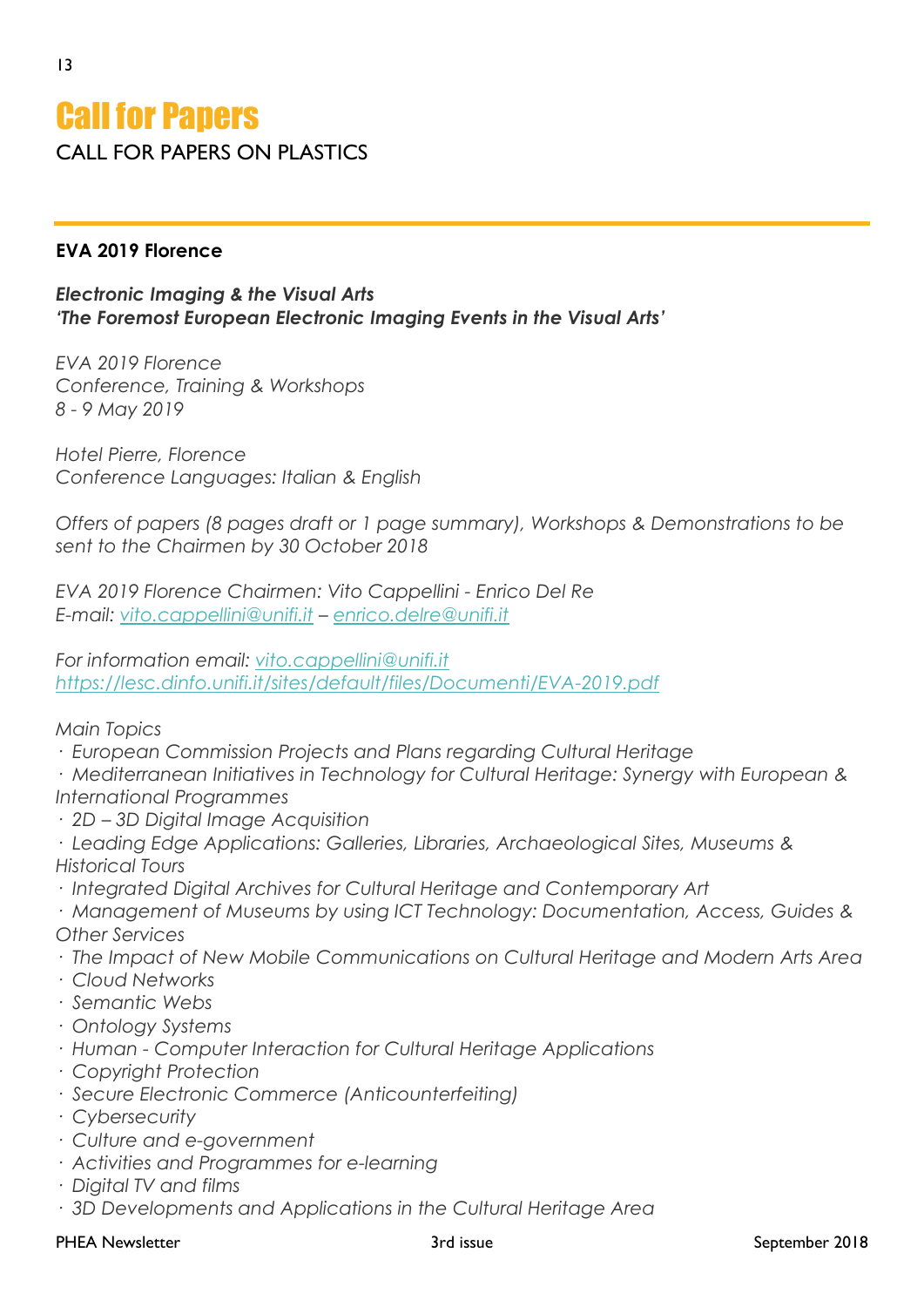#### 14

- *· Virtual Galleries and Exhibitions*
- *· Digital Art*
- *· Digital Music*
- *· Digital Theater*
- *· Cultural Tourism & Travel Applications*
- *· Impact of Culture in the Smart City*
- *· Art and Medicine*

#### *Who Should Attend*

- *- The Cultural Sector - The Government Sector - Media & Related Sectors*
- *- The ICT Industry, especially multimedia SME's - Tourism & Travel Sector*
- *- Technology & Visual Arts Research Organisations – Trade Culture Activities*

*President Advisory Board: James Hemsley Email: [jrhemsley6@gmail.com](mailto:jrhemsley6@gmail.com)*

*[See more](https://lesc.dinfo.unifi.it/sites/default/files/Documenti/EVA-2019.pdf)*

### JOBS JOBS ON PLASTICS

#### **The Peabody Museum at Yale University is looking for an Assistant Director of Exhibitions**

#### *Position Focus:*

*Reporting to the Director of Public Programs of the Yale Peabody Museum of Natural History, the Assistant Director of Exhibitions will lead the development, design, production, evaluation, and maintenance of exhibitions and displays within the Peabody's galleries, creating both traditional and innovative exhibition experiences for diverse Museum audiences that support the Peabody's mission, both within the Museum and also at offsite venues. Directly supervises the Museum's Exhibition Design and Graphic Design staff, Exhibition Preparation staff, and Construction Shop staff. Will serve a critical role in strategic development and implementation of exhibition and related experiences, and is responsible for recommending improvements to methods, practices, and procedures of exhibition development. Will actively collaborate across all Museum units to ensure that Peabody exhibition experiences highlight the strength of the Museum's history, collections, and research. Successful candidates will demonstrate a keen sense of exhibition theory and good humor, enjoy being part of a team, and have excellent writing and communication skills.*